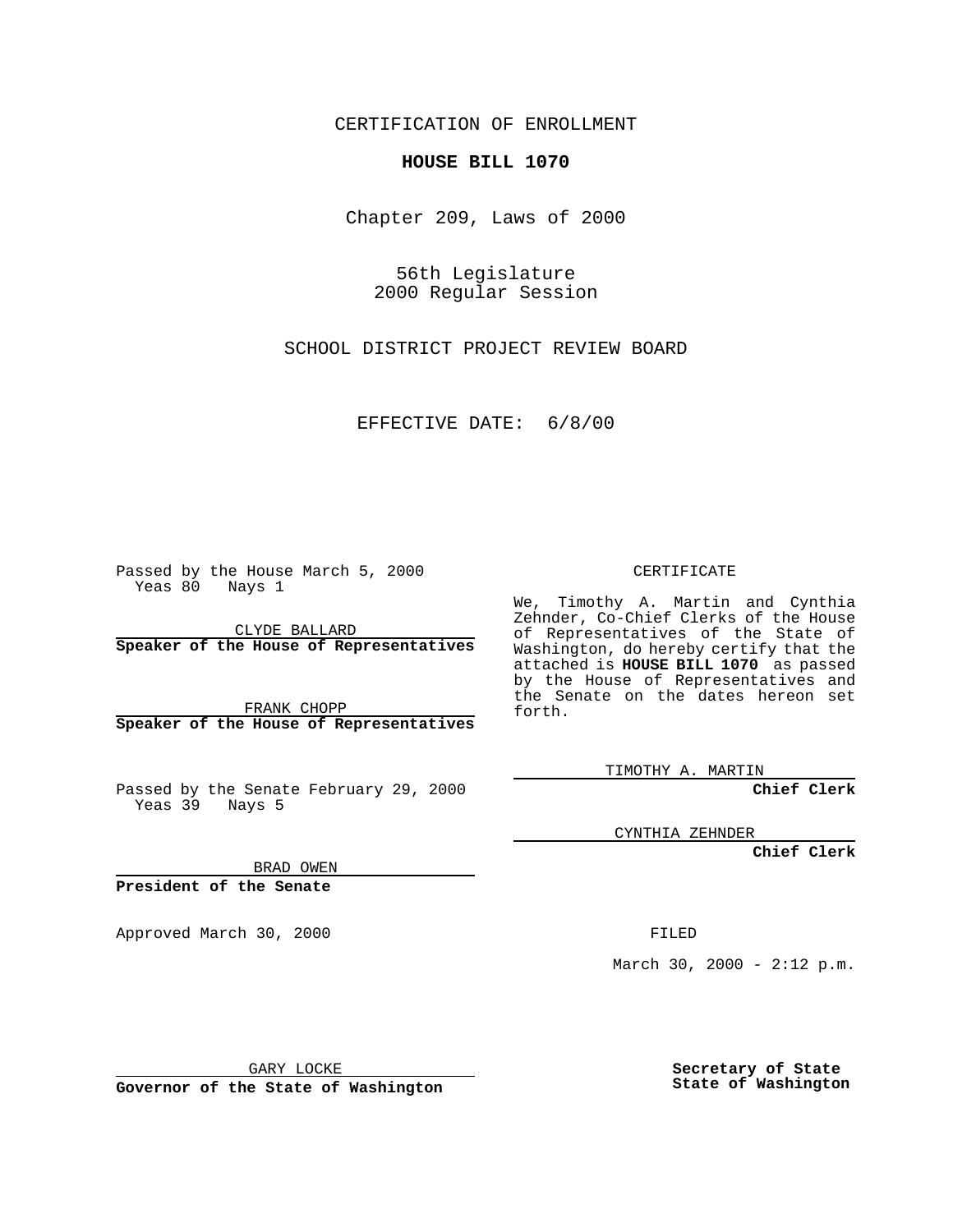## **HOUSE BILL 1070** \_\_\_\_\_\_\_\_\_\_\_\_\_\_\_\_\_\_\_\_\_\_\_\_\_\_\_\_\_\_\_\_\_\_\_\_\_\_\_\_\_\_\_\_\_\_\_

\_\_\_\_\_\_\_\_\_\_\_\_\_\_\_\_\_\_\_\_\_\_\_\_\_\_\_\_\_\_\_\_\_\_\_\_\_\_\_\_\_\_\_\_\_\_\_

Passed Legislature - 2000 Regular Session

AS AMENDED BY THE SENATE

## **State of Washington 56th Legislature 1999 Regular Session**

**By** Representatives Romero and D. Schmidt; by request of Alternative Public Works Methods Oversight Committee

Read first time 01/14/1999. Referred to Committee on State Government.

1 AN ACT Relating to the general contractor/construction manager 2 procedure for school districts; amending RCW 39.10.020 and 39.10.060; 3 and adding new sections to chapter 39.10 RCW.

4 BE IT ENACTED BY THE LEGISLATURE OF THE STATE OF WASHINGTON:

5 **Sec. 1.** RCW 39.10.020 and 1997 c 376 s 1 are each amended to read 6 as follows:

7 Unless the context clearly requires otherwise, the definitions in 8 this section apply throughout this chapter.

 (1) "Alternative public works contracting procedure" means the design-build and the general contractor/construction manager contracting procedures authorized in RCW 39.10.050 and 39.10.060, respectively.

 (2) "Public body" means the state department of general administration; the University of Washington; Washington State University; every city with a population greater than one hundred fifty thousand; every city authorized to use the design-build procedure for a water system demonstration project under RCW 39.10.065(3); every 18 county with a population greater than four hundred fifty thousand; 19 ((and)) every port district with a population greater than five hundred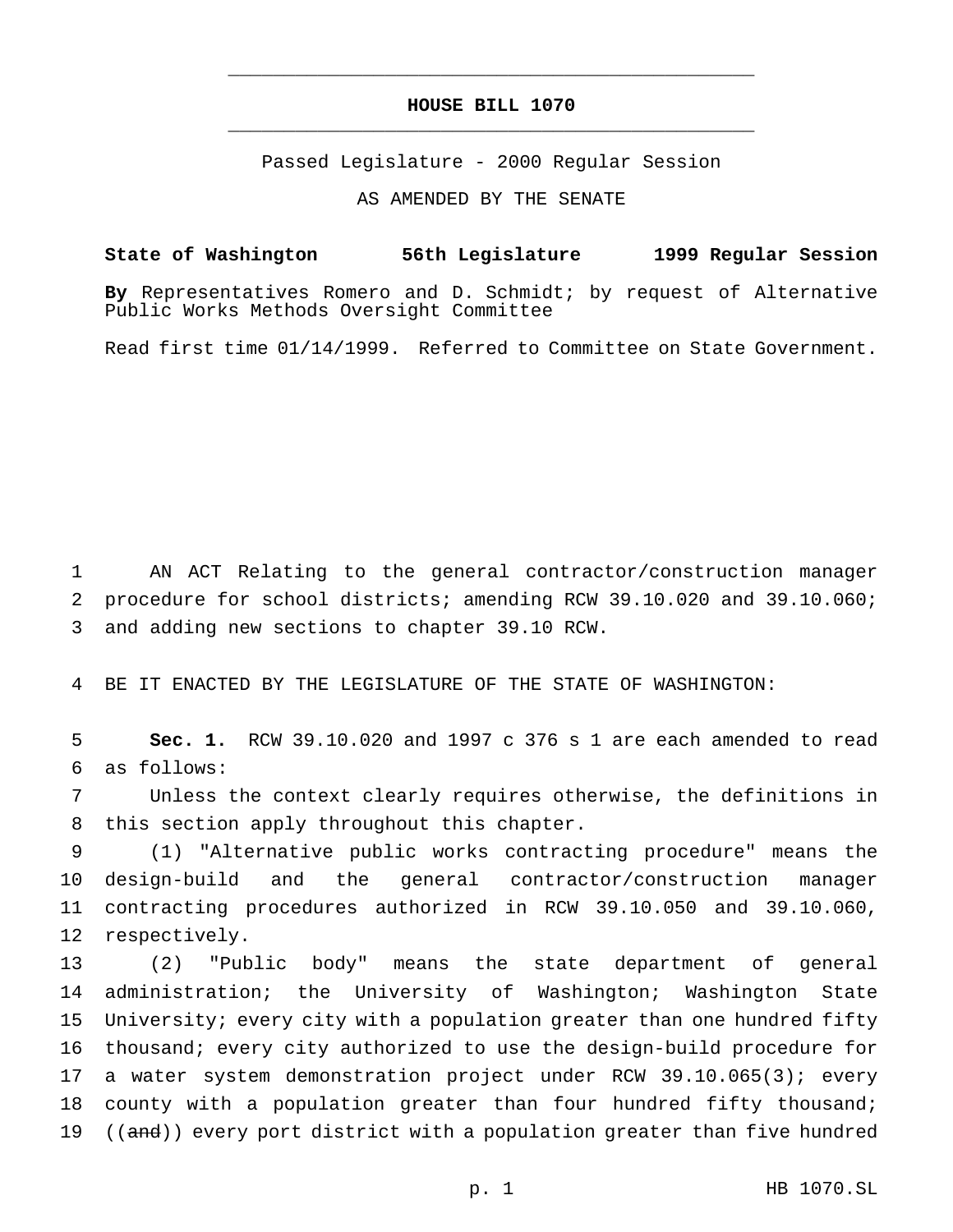1 thousand; and those school districts proposing projects that are considered and approved by the school district project review board under section 4 of this act.

 (3) "Public works project" means any work for a public body within the definition of the term public work in RCW 39.04.010.

 **Sec. 2.** RCW 39.10.060 and 1997 c 376 s 4 are each amended to read as follows:

 (1) Notwithstanding any other provision of law, and after complying with RCW 39.10.030, the following public bodies may utilize the general contractor/construction manager procedure of public works contracting for public works projects authorized under subsection (2) of this section: The state department of general administration; the University of Washington; Washington State University; every city with a population greater than one hundred fifty thousand; every county with 15 a population greater than four hundred fifty thousand; ((and)) every 16 port district with a population greater than five hundred thousand; and 17 those school districts proposing projects that are considered and 18 approved by the school district project review board under section 4 of this act. For the purposes of this section, "general contractor/construction manager" means a firm with which a public body has selected and negotiated a maximum allowable construction cost to be guaranteed by the firm, after competitive selection through formal advertisement and competitive bids, to provide services during the design phase that may include life-cycle cost design considerations, value engineering, scheduling, cost estimating, constructability, alternative construction options for cost savings, and sequencing of work, and to act as the construction manager and general contractor during the construction phase.

29 (2) Except those school districts proposing projects that are considered and approved by the school district project review board public bodies authorized under this section may utilize the general contractor/construction manager procedure for public works projects valued over ten million dollars where:

 (a) Implementation of the project involves complex scheduling requirements;

 (b) The project involves construction at an existing facility which must continue to operate during construction; or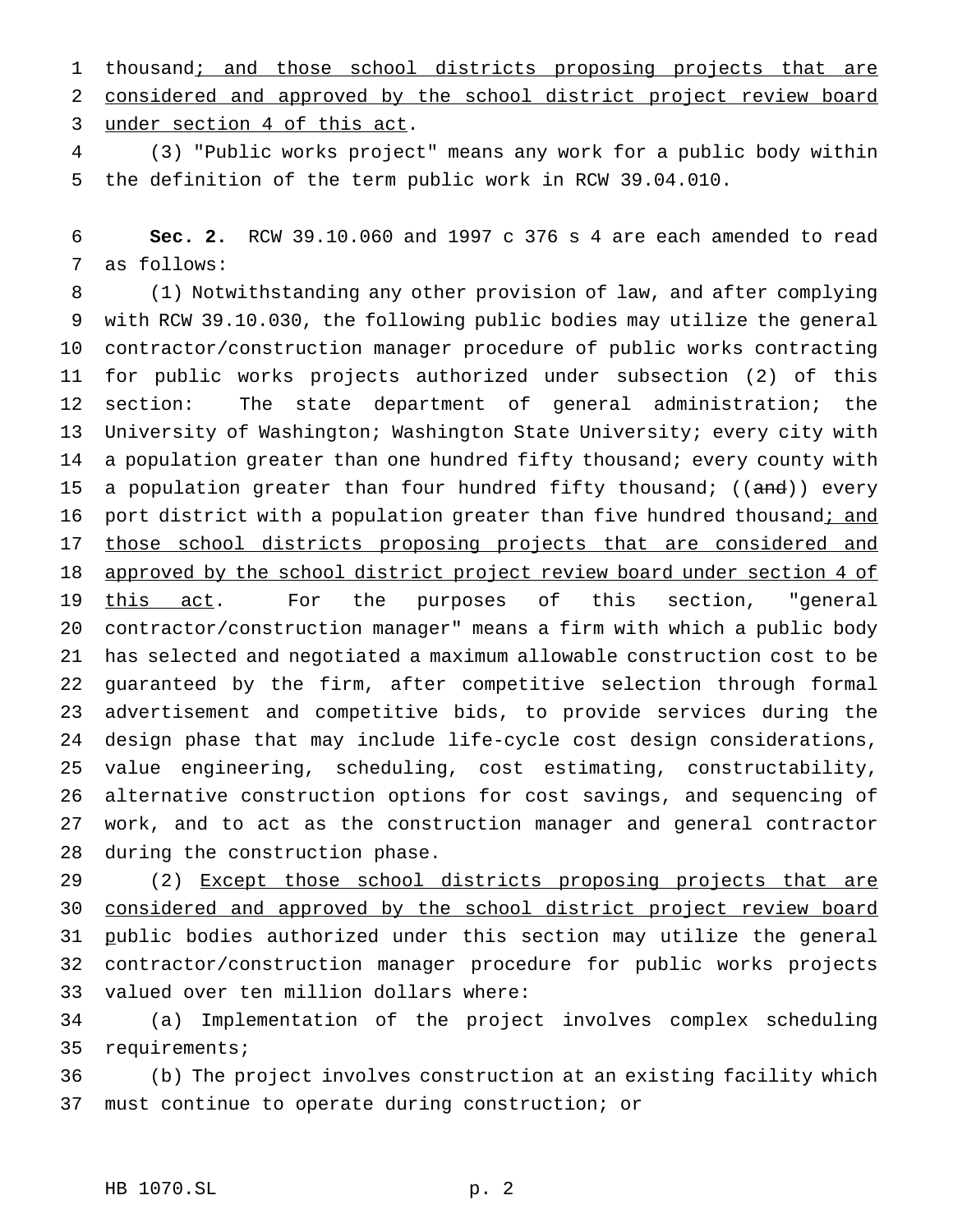(c) The involvement of the general contractor/construction manager during the design stage is critical to the success of the project.

 (3) Public bodies should select general contractor/construction managers early in the life of public works projects, and in most situations no later than the completion of schematic design.

 (4) Contracts for the services of a general contractor/construction manager under this section shall be awarded through a competitive process requiring the public solicitation of proposals for general contractor/construction manager services. The public solicitation of proposals shall include: A description of the project, including programmatic, performance, and technical requirements and specifications when available; the reasons for using the general contractor/construction manager procedure; a description of the qualifications to be required of the proposer, including submission of the proposer's accident prevention program; a description of the process the public body will use to evaluate qualifications and proposals, including evaluation factors and the relative weight of 18 factors; the form of the contract to be awarded; the estimated maximum allowable construction cost; minority and women business enterprise total project goals, where applicable; and the bid instructions to be used by the general contractor/construction manager finalists. Evaluation factors shall include, but not be limited to: Ability of professional personnel, past performance in negotiated and complex projects, and ability to meet time and budget requirements; location; recent, current, and projected work loads of the firm; and the concept of their proposal. A public body shall establish a committee to evaluate the proposals. After the committee has selected the most qualified finalists, these finalists shall submit final proposals, including sealed bids for the percent fee, which is the percentage amount to be earned by the general contractor/construction manager as overhead and profit, on the estimated maximum allowable construction cost and the fixed amount for the detailed specified general conditions work. The public body shall select the firm submitting the highest scored final proposal using the evaluation factors and the relative weight of factors published in the public solicitation of proposals. (5) The maximum allowable construction cost may be negotiated

 between the public body and the selected firm after the scope of the project is adequately determined to establish a guaranteed contract cost for which the general contractor/construction manager will provide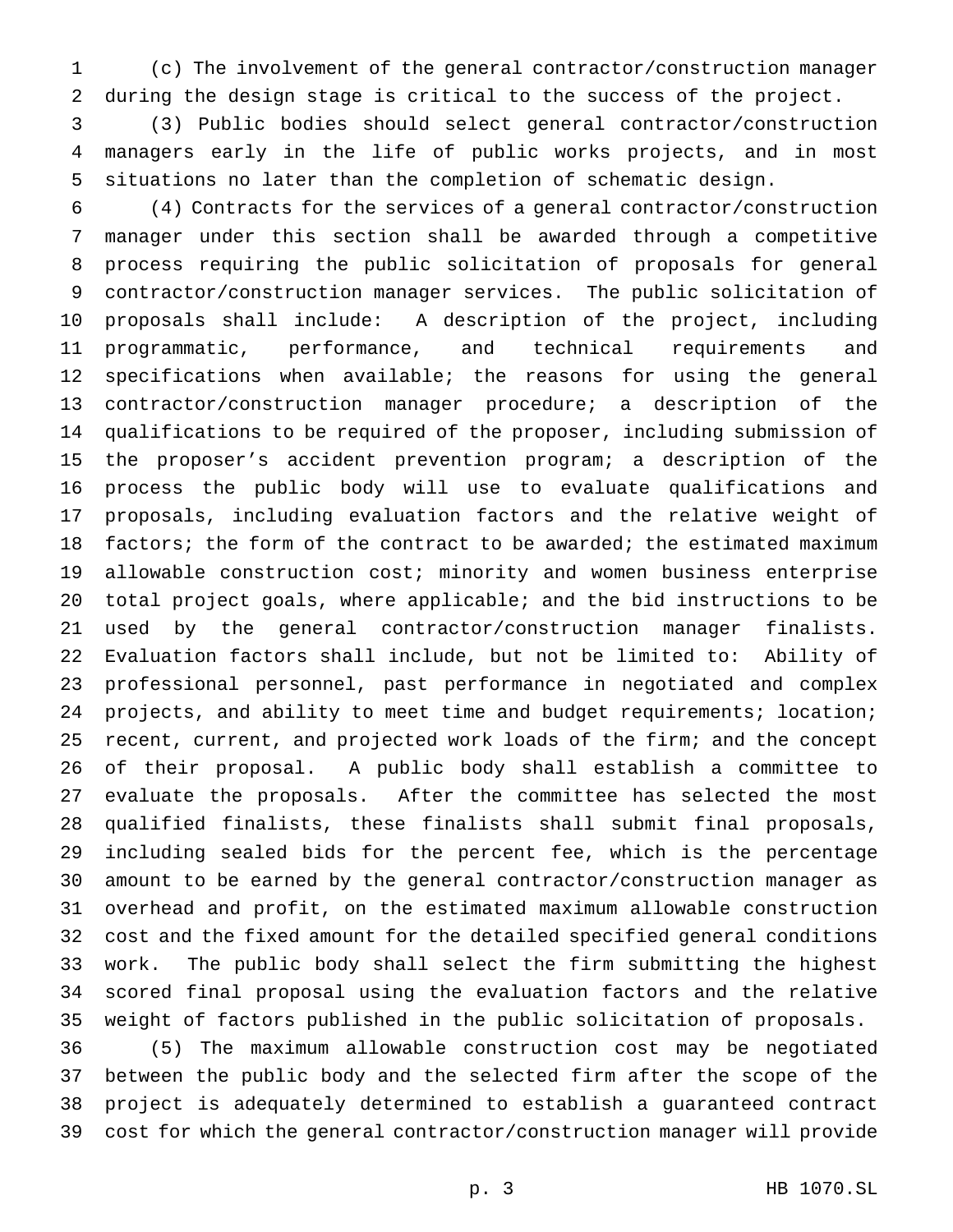a performance and payment bond. The guaranteed contract cost includes the fixed amount for the detailed specified general conditions work, the negotiated maximum allowable construction cost, the percent fee on the negotiated maximum allowable construction cost, and sales tax. If the public body is unable to negotiate a satisfactory maximum allowable construction cost with the firm selected that the public body determines to be fair, reasonable, and within the available funds, negotiations with that firm shall be formally terminated and the public body shall negotiate with the next highest scored firm and continue until an agreement is reached or the process is terminated. If the maximum allowable construction cost varies more than fifteen percent from the bid estimated maximum allowable construction cost due to requested and approved changes in the scope by the public body, the percent fee shall be renegotiated.

 (6) All subcontract work shall be competitively bid with public bid openings. Subcontract work shall not be issued for bid until the public body has approved, in consultation with the office of minority and women's business enterprises or the equivalent local agency, a plan prepared by the general contractor/construction manager for attaining applicable minority and women business enterprise total project goals that equitably spreads women and minority enterprise opportunities to as many firms in as many bid packages as is practicable. When critical to the successful completion of a subcontractor bid package the owner and general contractor/construction manager may evaluate for bidding eligibility a subcontractor's ability, time, budget, and specification requirements based on the subcontractor's performance of those items on previous projects. Subcontract bid packages shall be awarded to the responsible bidder submitting the low responsive bid. The requirements of RCW 39.30.060 apply to each subcontract bid package. All subcontractors who bid work over three hundred thousand dollars shall post a bid bond and all subcontractors who are awarded a contract over three hundred thousand dollars shall provide a performance and payment bond for their contract amount. All other subcontractors shall provide a performance and payment bond if required by the general contractor/construction manager. A low bidder who claims error and fails to enter into a contract is prohibited from bidding on the same project if a second or subsequent call for bids is made for the project. Except as provided for under subsection (7) of this section, bidding on subcontract work by the general contractor/construction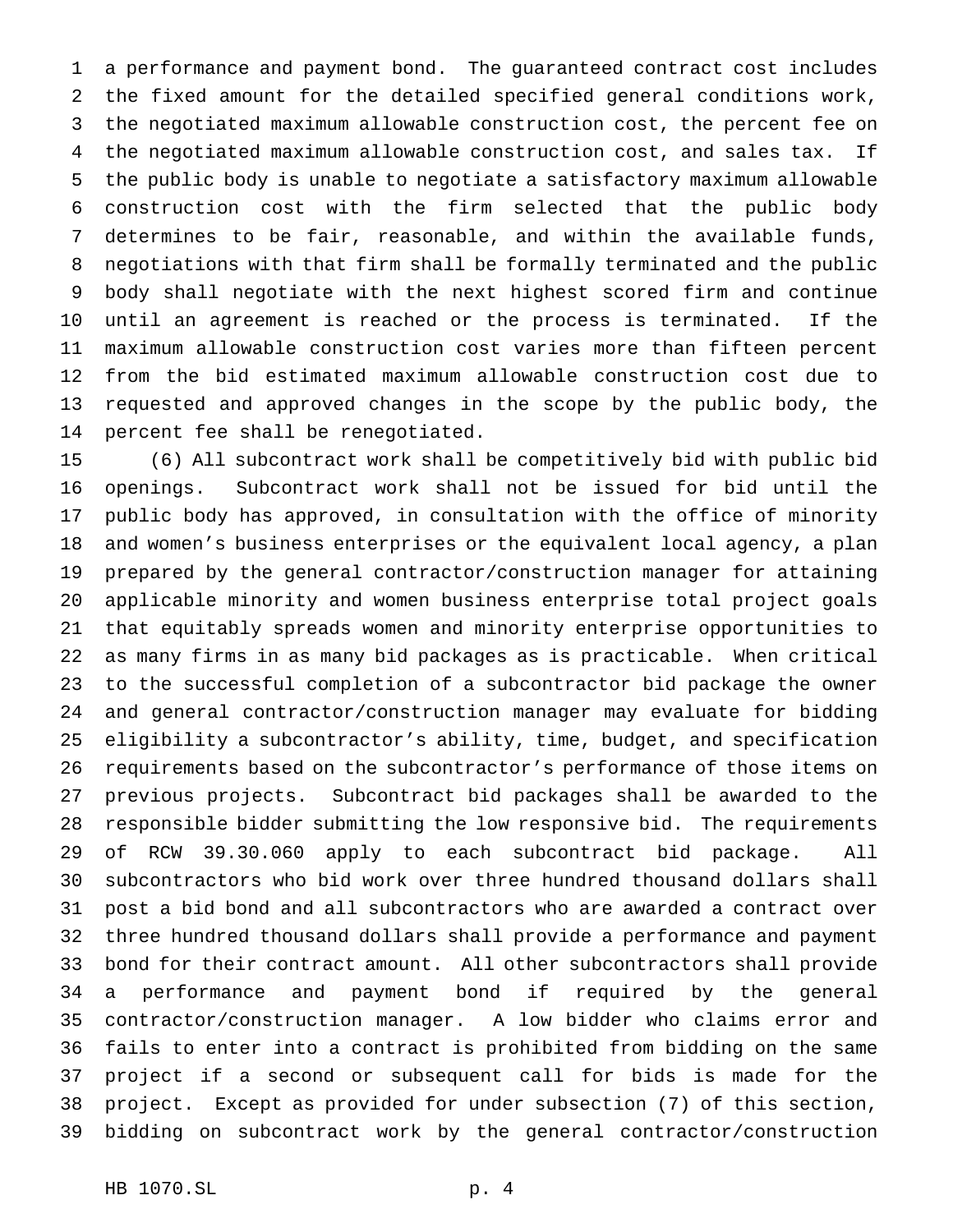manager or its subsidiaries is prohibited. The general contractor/construction manager may negotiate with the low-responsive bidder in accordance with RCW 39.10.080 or, if unsuccessful in such negotiations, rebid.

 (7) The general contractor/construction manager, or its subsidiaries, may bid on subcontract work on projects valued over twenty million dollars if:

 (a) The work within the subcontract bid package is customarily performed by the general contractor/construction manager;

(b) The bid opening is managed by the public body; and

 (c) Notification of the general contractor/construction manager's intention to bid is included in the public solicitation of bids for the bid package.

 In no event may the value of subcontract work performed by the general contractor/construction manager exceed twenty percent of the negotiated maximum allowable construction cost.

 (8) A public body may include an incentive clause in any contract awarded under this section for savings of either time or cost or both from that originally negotiated. No incentives granted may exceed five percent of the maximum allowable construction cost. If the project is completed for less than the agreed upon maximum allowable construction cost, any savings not otherwise negotiated as part of an incentive clause shall accrue to the public body. If the project is completed for more than the agreed upon maximum allowable construction cost, excepting increases due to any contract change orders approved by the public body, the additional cost shall be the responsibility of the general contractor/construction manager.

 NEW SECTION. **Sec. 3.** A new section is added to chapter 39.10 RCW to read as follows:

 In addition to the projects authorized in RCW 39.10.060, public bodies may also use the general contractor/construction manager contracting procedure for the construction of school district capital demonstration projects, subject to the following conditions:

 (1) The project must receive approval from the school district project review board established under section 4 of this act.

 (2) The school district project review board may not authorize more than two demonstration projects valued over ten million dollars and two demonstration projects valued between five and ten million dollars.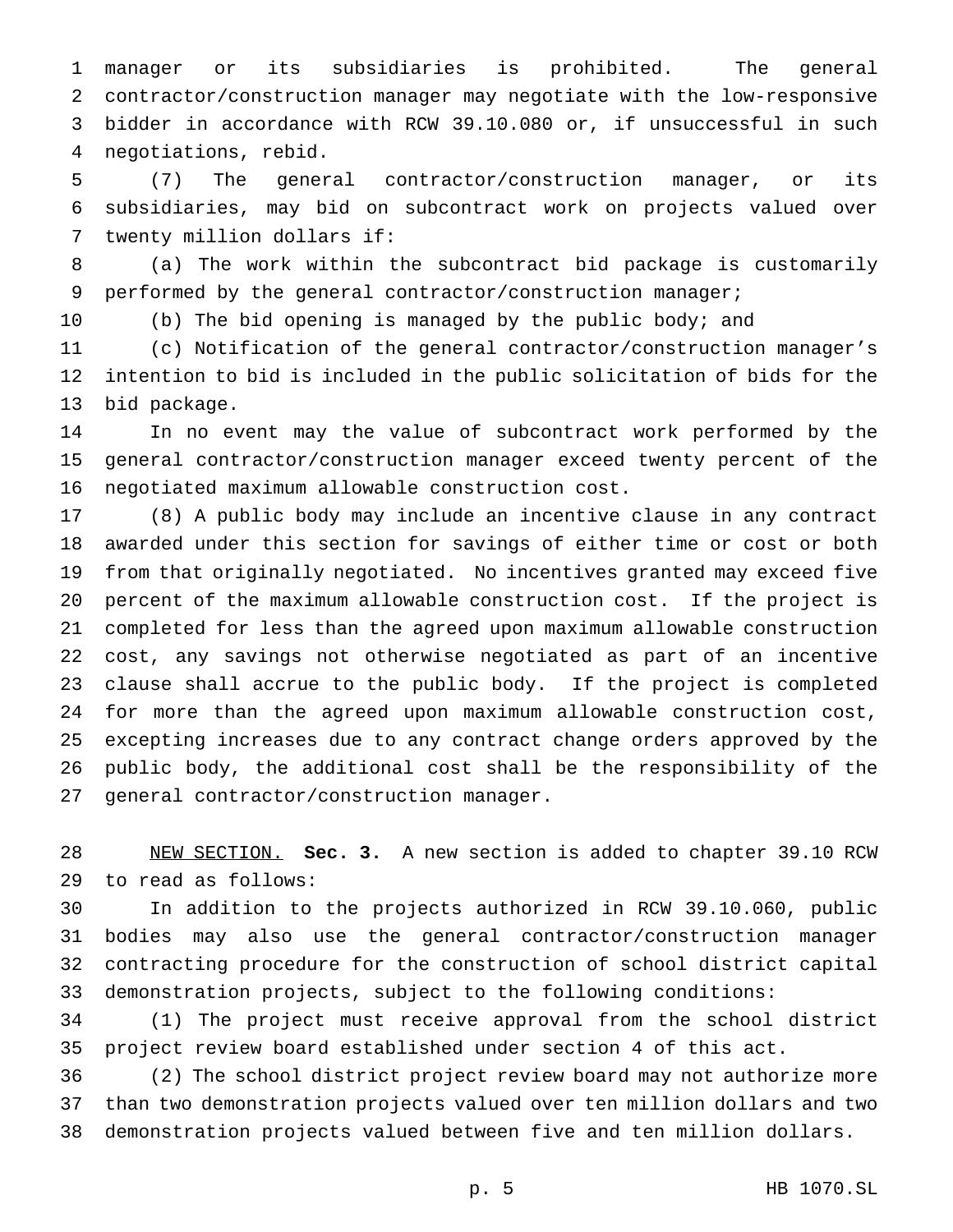(3) The school district project review board may not approve more than one demonstration project under this section for each school district.

 NEW SECTION. **Sec. 4.** A new section is added to chapter 39.10 RCW to read as follows:

 (1) The school district project review board is established to review school district proposals submitted by school districts to use alternative public works contracting procedures. The board shall select and approve qualified projects based upon an evaluation of the information submitted by the school district under subsection (2) of this section. The membership of the board shall be selected by the independent oversight committee as established under RCW 39.10.110 and shall include the following representatives, each having experience with public works or commercial construction: One representative from the office of the superintendent of public instruction; one representative from the office of financial management; two representatives from the construction industry, one of whom works for a construction company with gross annual revenues of twenty million dollars or less; one representative from the specialty contracting industry; one representative from organized labor; one representative from the design industry; one representative from a public body previously authorized under this chapter to use an alternative public works contracting procedure who has experience using such alternative contracting procedures; one representative from school districts with ten thousand or more annual average full-time equivalent pupils; and one representative from school districts with fewer than ten thousand average full-time equivalent pupils. Each member shall be appointed for a term of three years, with the first three-year term commencing after the effective date of this section. Any member of the school district project review board who is directly affiliated with any applicant before the board must recuse him or herself from consideration of the application.

 (2) A school district seeking to use alternative contracting procedures authorized under this chapter shall file an application with the school district project review board. The application form shall require the district to submit a detailed statement of the proposed project, including the school district's name; student population based upon October full-time equivalents; the current projected total budget